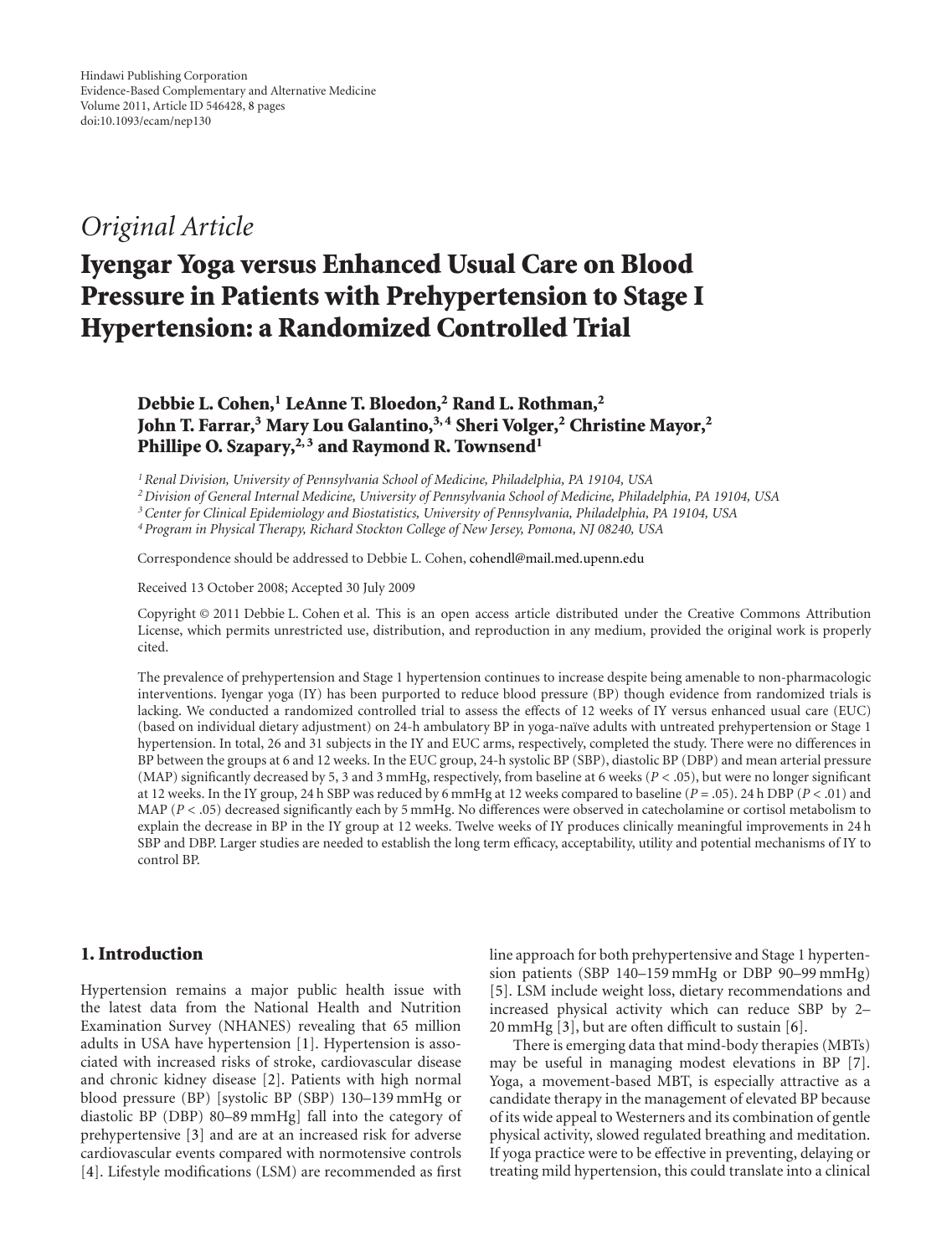and health economic benefit in people motivated enough to pursue this kind of treatment. There are several reports in the literature on the effects of various yoga programs on BP [8–16]; however, most of these are case series or studies with methodological limitations.

The objective of this randomized controlled trial was to rigorously evaluate the cardiovascular and physiologic effects of a 12-week structured Iyengar yoga (IY) program compared with an enhanced usual care (EUC) intervention emphasizing dietary approaches on reducing average SBP as measured by 24-h ambulatory BP monitoring (ABPM) in adults with untreated prehypertension to Stage I hypertension.

## 2. Methods

2.1. Participants. Participants included 78 yoga-naïve adults between the ages of 22 and 69 years with untreated SBP ≥130 mmHg but *<*160 mmHg, and DBP *<*100 mmHg. Major exclusion criteria included: pregnancy or postpartum *<*3 months; current use of any medications or dietary supplements known to affect BP; body mass index (BMI) *>*40 kg/m2; practice of IY in previous 12 months, or active practice of any other MBT more than two times per month; diabetes mellitus; cardiovascular disease; autonomic neuropathy; current tobacco use; renal insufficiency; and *>*10 alcoholic drinks per week in women and *>*15 drinks in men. Subjects were recruited by flyers placed in the hospital and university campus and by advertisements placed in local papers and online advertising using craigslist. The University of Pennsylvania Institutional Review Board approved the trial, and all subjects provided written, informed consent. The trial was registered at the Clinical Trials website: NCT00328666.

*2.2. Study Protocol.* Screening BP and heart rate (HR) were measured in the morning after a 12-h fast using a Datascope Accutorr Plus machine with an appropriate sized cuff after individuals were seated for 5 min. Three readings were obtained, separated by 1-min intervals and the average of these readings determined eligibility. Eligible subjects returned to the General Clinical Research Center (GCRC) for an inpatient stay at Weeks 0, 6 and 12 for ABPM which was recorded over 24 h using Spacelabs model 90207 monitors [17]. Subjects remained in the GCRC during the inpatient stay and were sedentary. Data was determined to be satisfactory if there were at least 48 (80%) acceptable readings (SBP between 70 and 280 mmHg and DBP between 40 and 150 mmHg) between 6 a.m. and 12 : 00 midnight, and six acceptable readings between midnight and 6 a.m. If any three consecutive readings averaged *>*180 mmHg for SBP, or *>*110 mmHg for DBP, the participant was discontinued.

*2.3. Intervention.* Over 23 months, seven cohorts containing 8–12 participants per cohort were recruited sequentially and randomized to either EUC or IY after completing the week 0 visit and prior to discharge from their first GCRC overnight stay. Participants randomized to IY attended twice weekly

TABLE 1: IY class structure and components.

| Component <sup>(a)</sup>                                          | Time                 |  |  |
|-------------------------------------------------------------------|----------------------|--|--|
| Instructor introduction and                                       | $5 \text{ min}$      |  |  |
| organizational issues                                             |                      |  |  |
| Set up and take attendance                                        | 5 min                |  |  |
| Asanas $(a)$                                                      |                      |  |  |
| Savasana (corpse pose)                                            | 5 min                |  |  |
| Cross bolsters                                                    | $5 \text{ min}$      |  |  |
| Supta baddha konasana (supine bound<br>angle pose) <sup>(a)</sup> | $5 \text{ min}$      |  |  |
| Supta swastikasana (supine fortunate<br>pose) (a)                 | 5 min/side           |  |  |
| Bharadvajasana (a twisting pose)                                  | $3 \times 30$ s/side |  |  |
| Pavannamuktasana (release of wind pose)                           | 5 min                |  |  |
| Adho mukha virasana (downward facing<br>hero pose)                | $5 \text{ min}$      |  |  |
| Adho mukha swastikasana (downward<br>facing fortunate pose) (a)   | 1 min/side           |  |  |
| Adho mukha svanasana (downward<br>facing dog)                     | 1 min                |  |  |
| Uttanasana (standing forward bend)                                | 1 min                |  |  |
| Janu sirsasana (seated forward bent with<br>bent leg)             | 1 min/side           |  |  |
| Upavisthakonasana (seated forward bend<br>with wide legs)         | 3 min                |  |  |
| Paschimottanasana (full forward bend) (a)                         | 1 min                |  |  |
| Savasana (corpse pose) <sup>(a)</sup>                             | $5 \text{ min}$      |  |  |
| Ujjayi (the conqueror) pranayama (a)                              | 5 min                |  |  |
| End of class attendance <sup>(a)</sup>                            |                      |  |  |
| Total class time (including 1 min<br>transitions) $(a)$           | $\sim$ 71 min        |  |  |

(a)Included in the home program.

70 min IY classes for the first 6 weeks (first class was within 7 days after week 0 visit) and then once a week for the following 6 weeks. Classes were not open to the public and were taught by two IY-certified instructors. In each class, 2–10 participants were led through a sequence of adjusting the body into timed postures (asanas) and breathing techniques (pranayama) using props. The IY program (Table 1) was developed by IY-certified instructor, Joan White, with input from IY founder B.K.S. Iyengar and included specific postures that were easy to adapt for older, obese populations. During the second-half of the program (Weeks 6–12), IY participants also participated in home practice using a 25 min DVD. Each participant kept a home diary to document frequency and duration of the home practice. Participants who missed three consecutive or four total IY studio classes were discontinued. Participants randomized to IY did not receive any instructions or guidance regarding LSM.

Participants randomized to EUC classes attended four 1-h group classes that met during Weeks 1, 2, 3 and 8 with 30-min individual phone contact at Weeks 5 and 10. Classes were taught by the same registered dietitian (S.V.). The classes were designed to include motivational and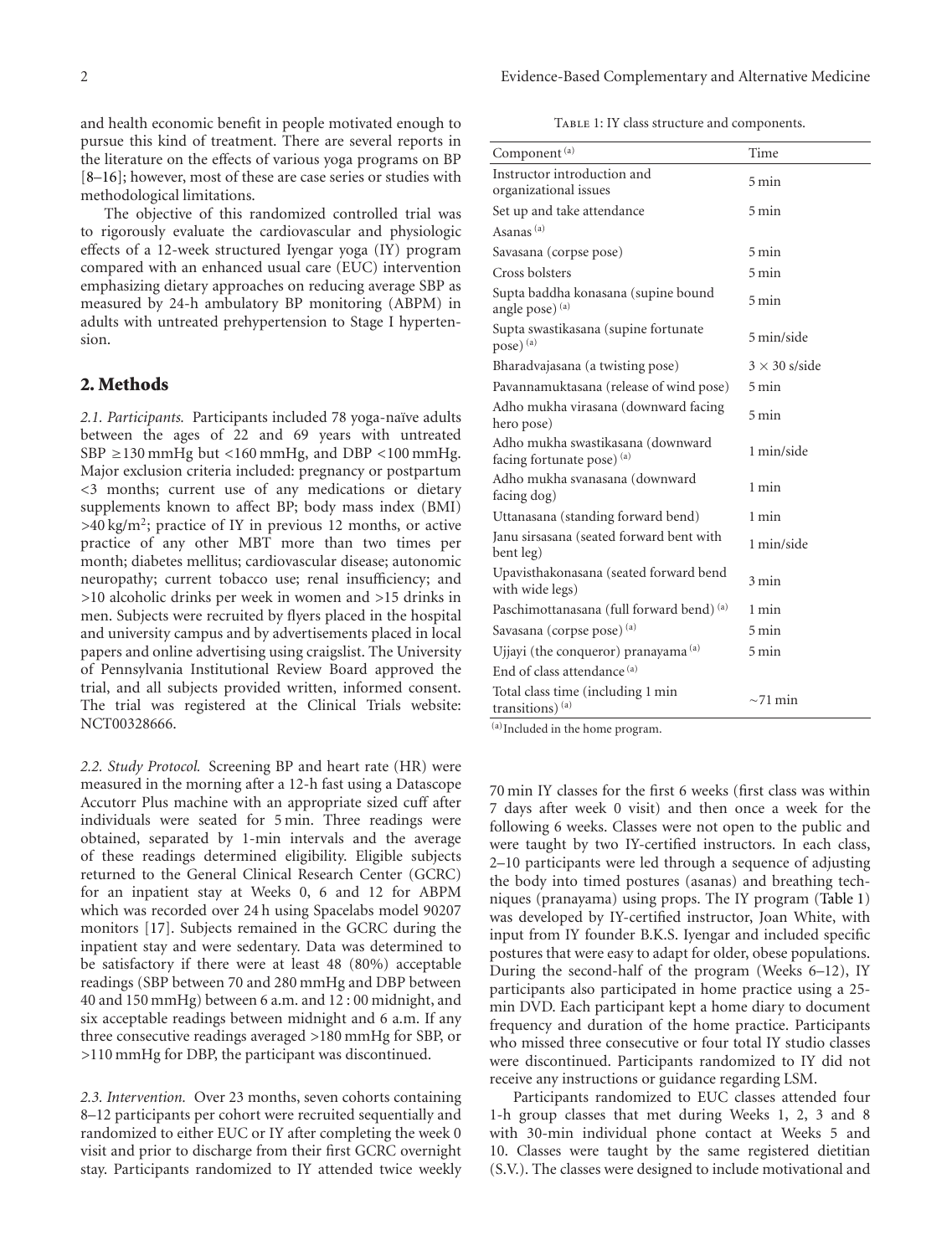behavioral components educating participants about LSM to reduce elevated BP including weight reduction/maintenance, sodium reduction, alcohol restriction and increasing intake of fruits, vegetables and low-fat, calcium-rich foods. EUC participants who missed more than one of the first three classes were discontinued.

At each visit, body weight was measured on a calibrated scale. Subjects were instructed to record all food and beverages consumed for three assigned days prior to Weeks 0, 6 and 12. Data was analyzed using Nutrition Data Systems for Research software, version 4.05, University of Minnesota.

In order to assess the effect of IY on the hypothalamicadrenal axis, we measured salivary cortisol and several urinary and blood biomarkers. Caffeine, alcohol and exercise were discouraged 8 h prior to collection. Salivary cortisol samples were collected between 7 a.m. and 8 a.m. and sealed into a container until analyzed by an ELISA assay (Salimetrics). Urine was collected over 24 h at each visit and stored at 4◦C during collection and transferred to a −70◦C freezer until analyzed. Blood was obtained after a 12-h fast at Weeks 0, 6 and 12. Urine cortisol was measured after extracting with dichloromethane using a radioimmunoassay kit (Siemen Medical Solutions Diagnostic, Los Angeles, CA, USA) Urine sodium and potassium were measured using a Laboratory Instrument 943 flame photometer. Plasma Aldosterone was also measured using the radioimmunoassay kit (Siemen Medical Solutions Diagnostic). Plasma Renin was measured by IRMA using a kit by Diagnostic Systems Laboratories, Webster, TX, USA. Plasma Metanephrines were measured by ELISA using a kit by ImmunoBiological Laboratories, MN55432.

The following psychometric evaluations were performed at Weeks 0, 6 and 12 to determine the effect of IY on mood, anxiety, stress and health-related quality of life as compared with EUC. The specific tests performed included the Profile of Mood States (POMS), the Perceived Stress Survey (PSS) and the Short-form Health Survey (SF-36). Research staff manually scored the completed questionnaires and the results were entered into the database.

#### *2.4. Statistics*

*2.4.1. Sample Size.* All sample size calculations were done and verified using Power and Precision version 2.04 (Dataxiom Software Inc.), which estimated that with a 15% dropout rate, we would need to randomize 30 subjects per group. The sample size was based on an 80% power calculation to detect a 4 mmHg SBP difference between groups.

*2.4.2. Statistical Analysis.* Differences in baseline characteristics between subjects who completed and those who dropped out were tested using *t*-tests for continuous variables and chi-squared tests for categorical variables. Outcomes within the IY group and within the EUC group were tested by comparing means at baseline to means at Week 6 and means at Week 12 using *t*-tests on the equality of means. Outcomes for the IY group relative to the EUC group were tested by comparing the difference in means between baseline and



Figure 1: Study flow diagram.

Week 6 and between baseline and Week 12 for the IY arm and the EUC group. The standard *t*-test of differences in means assumes that the variances are equal. This assumption may be too strong. If violated, it may underestimate the true standard error and lead to *P*-values that are too small. We used Satterthwaite's formula to correct the standard error and *P*-values when needed.

#### 3. Results

*3.1. Study Participation and Retention.* Figure 1 shows participant retention. Dropout rate exceeded the estimated 15% in the IY arm. Because the dropout rate was imbalanced (zero in the EUC arm at this time), randomization was changed from 1 : 1 to 4 : 1 (IY to EUC) for the last cohort to try and balance group numbers.

*3.2. Demographics.* Baseline demographics of enrolled subjects are shown in Table 2. There were no significant baseline differences between those who dropped out or completed or between completers when comparing treatment groups.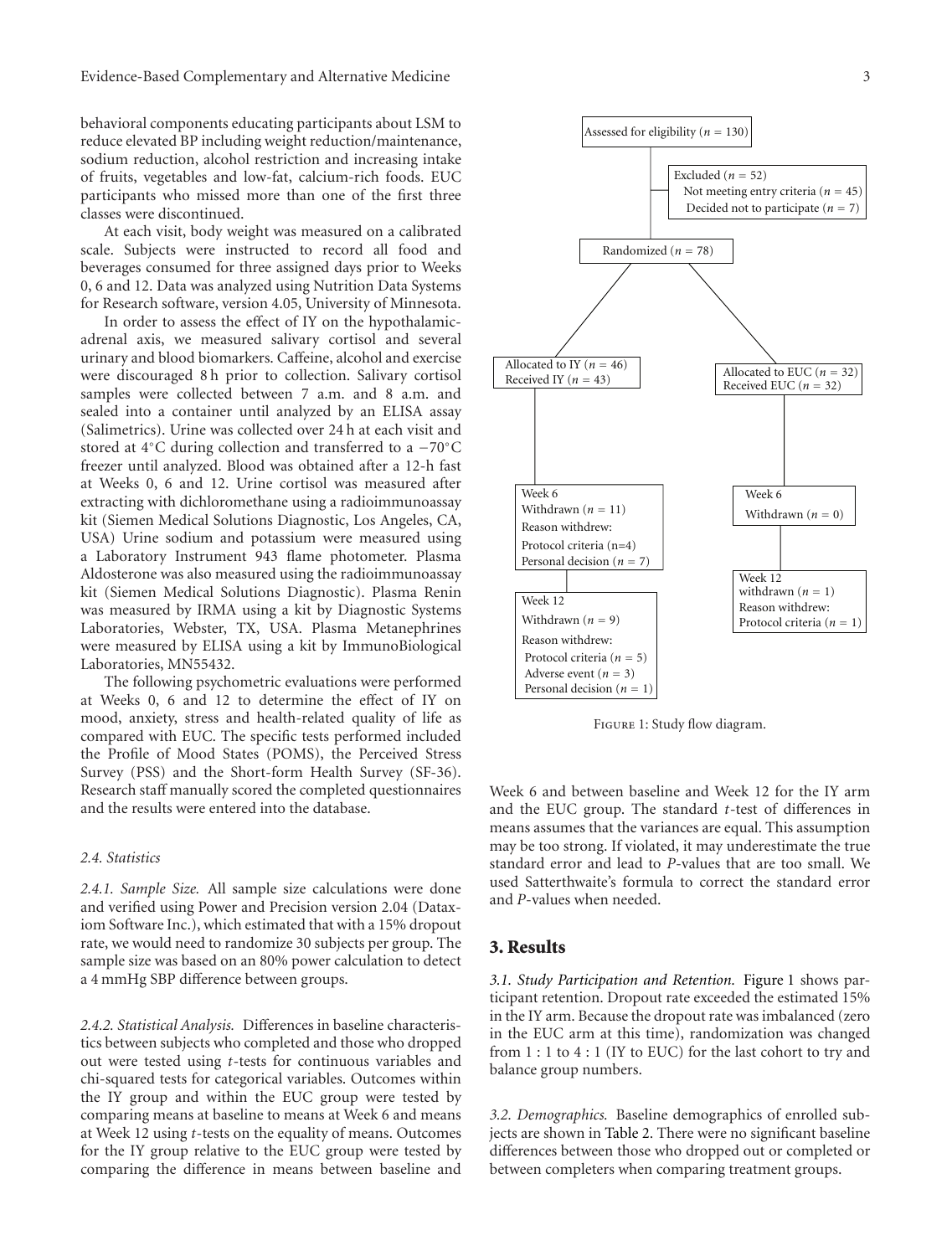TABLE 2: Baseline demographics by treatment (a).

| Characteristics                        | IY             | <b>EUC</b>     |  |
|----------------------------------------|----------------|----------------|--|
|                                        | $(n = 46)$     |                |  |
| Male, $n$                              | 23             | 16             |  |
| Female, <i>n</i>                       | 23             | 16             |  |
| Race, $n$                              |                |                |  |
| African American                       | 18             | 14             |  |
| Asian/native Hawaiian/Pacific Islander | 3              | 1              |  |
| Caucasian                              | 21             | 16             |  |
| Hispanic                               | 3              | $\Omega$       |  |
| Other                                  | 1              | 1              |  |
| Age (years)                            | $48.2 + 1.6$   | $48.3 + 2.4$   |  |
| Weight (kg)                            | $86.4 \pm 3.1$ | $87.7 \pm 3.4$ |  |
| BMI (kg/m <sup>2</sup> )               | $29.6 \pm 0.9$ | $30.5 \pm 1.0$ |  |
| $SBP$ (mmHg)                           | $140 \pm 1$    | $140 \pm 1$    |  |
| $DBP$ (mmHg)                           | $87 \pm 1$     | $86 \pm 1$     |  |

(a)Results reported as mean (standard error).

*3.3. Twenty-Four Hour AMBP.* SBP and DBP of 24 h at Weeks 0, 6 and 12 are available from 26 people in the IY group and 31 people in the EUC group, which is shown in Table 3. At 6 weeks, 24 h SBP significantly improved in the EUC group when compared with the IY group (*P* value between groups = .04). There was no significant difference in 24 h DBP at 6 weeks between groups and no difference in either 24 h SBP or DBP at 12 weeks between groups. Among IY participants, there was no significant change in 24 h SBP or DBP at 6 weeks compared to baseline, but both measures improved at 12 weeks (*P* = .05 for SBP and *P <* .01 for DBP). Within the EUC group, 24 h SBP and DBP significantly decreased from baseline at 6 weeks (*P* = .02, SBP; *P <* .05, DBP), but changes in these measures at 12 weeks were no longer significant. This data is shown graphically in Figure 2.

*3.4. Weight and BMI.* There was no significant change in weight or BMI over time between groups. However, weight and BMI decreased significantly in the EUC group at 12 weeks compared to baseline. Weight decreased from 88.8 ± 3 kg at Week 0 to  $87.2 \pm 0.7$  kg at Week 12 (with a change of −1.6 kg, *P* = .02) in the EUC group. There was no change in weight in the IY group (85.5  $\pm$  3.9 kg at Week 0 and 87.0 ± 1.8 kg at Week 12; change of 1.5 kg, *P* = 0.4). BMI also decreased significantly in the EUC group at 12 weeks (*P <* .05) but remained unchanged in the IY group at 12 weeks.

*3.5. Diet Composition.* The IY group did not receive any individualized dietary instructions or guidelines. There was a significant decrease in energy intake at 6 weeks in the EUC group compared to the IY group that was due to a decrease in total fat and carbohydrates. EUC participants also had a significant decrease in dietary sodium intake at 6 weeks compared to the IY group, yet sodium levels had started to revert towards baseline at 12 weeks. Urine sodium

levels also showed a significant decrease at 6 weeks implying dietary compliance with a sodium restricted diet; however, at 12 weeks, urine sodium levels had increased and were no longer significant. At 12 weeks, the change in potassium intake was significantly greater in the EUC group when compared with the IY group.

*3.6. Biochemical Measures.* There were no differences over time between treatments in plasma levels of aldosterone, renin or metanephrines or in urinary or salivary cortisol concentrations. There were no significant changes in routine chemistry measures between groups at 12 weeks.

*3.7. Psychometric Evaluations.* There were no significant inter- or intra-group differences in psychometric data at 6 or 12 weeks for the POMS and PSS. However, the SF-36 health transition subscale was statistically significant for the EUC group at 6 weeks  $(P = .02)$  but was not sustained at 12 weeks. Correlations between psychometric data and the change in 24 h SBP were found in PSS  $(P = .03)$ , POMS  $(P = 0.4)$  and Global scores  $(P = .001)$  in both groups. There was a correlation between the change in the total SF-36 and change in salivary cortisol ( $P = .02$ ) for both groups (data not shown).

#### 4. Discussion

This is the first randomized controlled clinical trial in USA assessing the effects of IY compared with dietary measures on 24 h ABPM in patients with prehypertension or Stage I hypertension. Although we did not find that IY significantly improved any measured endpoint over the EUC group, our data demonstrated that IY produced clinically meaningful reductions in SBP and DBP at 12 weeks compared to baseline within the IY group. The mean 24 h SBP decreased by 6 mmHg at 12 weeks compared to baseline. This is comparable to estimated reductions in SBP when following individual established LSM including weight loss, DASH diet, sodium reduction or physical activity [3] and was numerically greater than the change in mean 24 h SBP in the EUC group at 12 weeks. Data from a meta-analysis of individual data for 1 million adults from 61 prospective observational studies of BP and mortality demonstrated that even a small 2-mmHg fall in mean SBP was associated with a 7% lower risk of ischemic heart disease (IHD) death and a 10% lower risk of stroke death [18] emphasizing that even small reductions in SBP in large populations can have important cardiovascular morbidity and mortality benefits.

Psychological stress is a risk factor for hypertension [19– 21] and the Canadian Hypertension Society recognizes the role of stress management techniques in managing hypertension [22, 23]. Reduction of stress using transcendental meditation has been shown to decrease BP in African American hypertensives [24, 25]. Various forms of yoga also claim to reduce stress by integrating the body and mind. Although there are several published studies investigating the effects of various forms of yoga on hypertension [8, 9, 12, 13, 26], most of these were uncontrolled case reports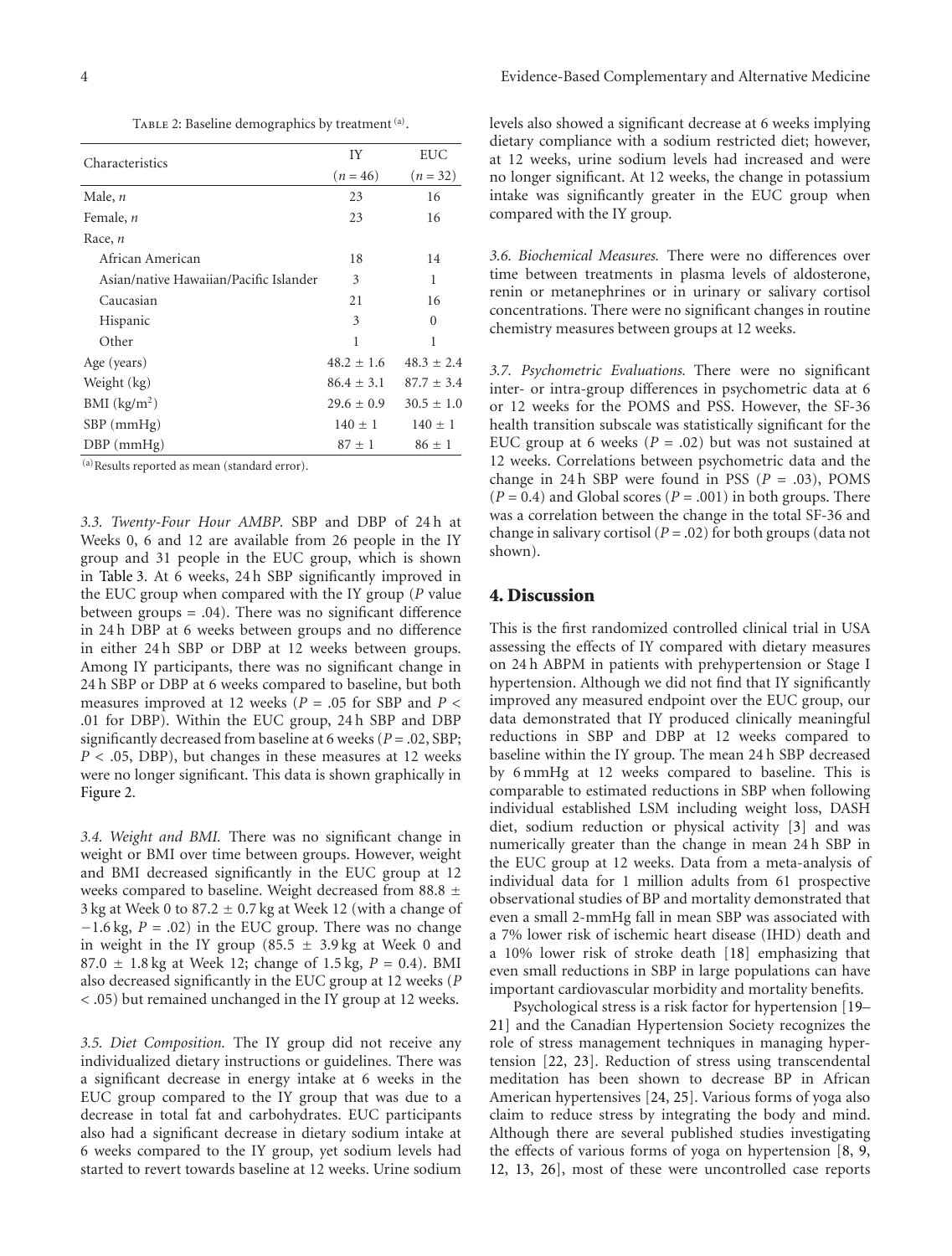TABLE 3: Changes in 24 h BP parameters <sup>(a)</sup>.

|                   | IY     |         | <b>EUC</b>   |        |                        |         |
|-------------------|--------|---------|--------------|--------|------------------------|---------|
|                   | Week 0 | Week 6  | Week 12      | Week 0 | Week 6                 | Week 12 |
| SBP (mmHg)        | 132(3) | 133 (2) | $126(3)^{*}$ | 135(3) | $130(2)$ **            | 131(2)  |
| $DBP$ (mmHg)      | 83(2)  | 83 (1)  | $78(2)$ ***  | 82(2)  | 79 $(1)$ <sup>**</sup> | 80(1)   |
| $MAP$ (mmHg)      | 99(2)  | 99(1)   | $94(2)$ **   | 99(2)  | $96(1)$ <sup>**</sup>  | 97(2)   |
| Heart rate (mmHg) | 70(2)  | 70(1)   | 68(2)        | 69(2)  | 67(1)                  | 67(1)   |

(a)Results reported as mean (standard error).

 $*P = .05, **P < .05, **P < .01.$ 



Figure 2: Changes in mean 24 h SBP and DBP in the IY and EUC groups at randomization, 6 and 12 weeks.

or small cohort studies conducted in India with significant methodological limitations [8, 11, 12]. There are only three randomized controlled trials of any form of yoga for hypertension [9, 10, 26]. The most recent study was an 8 week pranayama and asana yoga program conducted in 27 untreated hypertensive patients and 27 controls in Thailand [26]. The experimental group significantly reduced SBP by 24 mmHg at 8 weeks compared to 2 mmHg increase in the control group. DBP significantly improved by 18 mmHg in the experimental group compared to an increase of 2 mmHg in the control group. Details regarding methods and accuracy of BP measurement were not included. In India, 33 hypertensive adults were randomly assigned to three groups (yoga, medications only, or no therapy) and were followed for 11 weeks [9]. Yoga was performed at home for 6 h per week; at the end of the study, SBP reduced by an impressive 33 mmHg compared with 4 mmHg in the control group and 24 mmHg in the poorly described drug therapy group. The differences were significant compared with both control and drug treatment. In an older RCT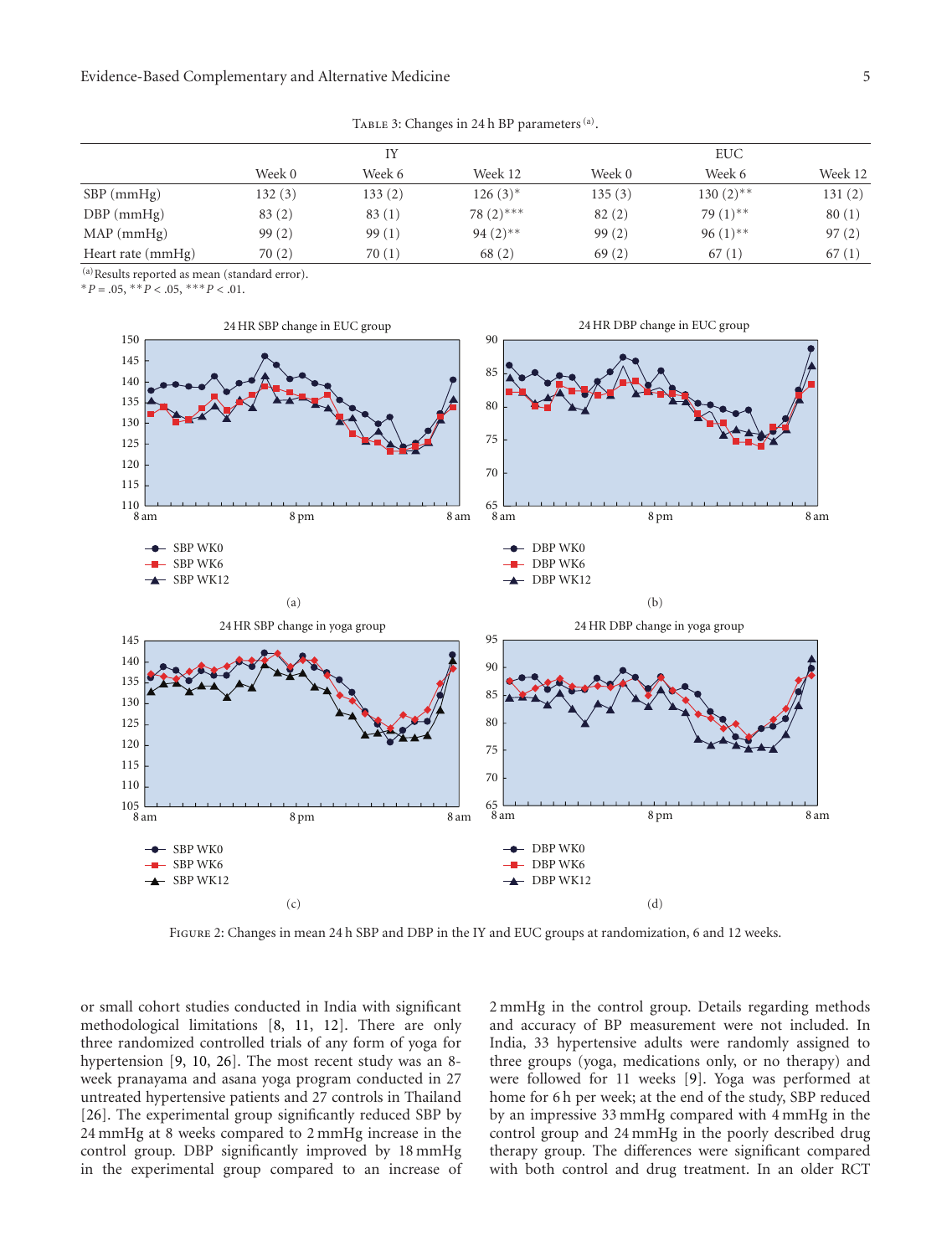like TM and did not include any movement. There are several limitations that can affect interpretation of the data. Subjects enrolled in the trial were possibly more likely than the general population to be motivated to pursue a lifestyle modification such as yoga as a therapy for hypertension and this can lead to a self-selected study population being enrolled in the trial. Although randomized, the trial was unblinded and though we included the EUC control group, it was an active control. While blinding is ideal to eliminate measurement bias, it is not feasible with behavioral interventions. The EUC intervention produced significant changes in some BP parameters and although numerically smaller than the IY group, at 12 weeks we were underpowered to detect a statistically significant difference between groups. The lack of differences between groups may be attributed to both the unanticipated high dropout rate in the IY group and the duration of the trial which was probably too short to detect greater changes in the IY group as it is apparent that changes in BP in the IY group took longer to occur.

The EUC group produced a significant reduction in 24 h SBP at 6 weeks compared to the IY group as well as a significant within group improvement in DBP. While these variables were not statistically significant at 12 weeks either between groups or within the EUC group, they were still clinically meaningful and met the primary aim of decreasing SBP by 6 mmHg from baseline. Changes in 24 h SBP and DBP were comparable to changes seen in previous clinical trials assessing the effects of dietary modifications alone [27, 28] and in combination with other lifestyle modifications on BP [29]. Body weight in EUC-randomized subjects decreased significantly within this group at 12 weeks compared to baseline. EUC participants made significant improvements in energy, fat, carbohydrates and sodium intake at 6 weeks, yet all variables started to revert towards baseline at 12 weeks. This was seen particularly with urine sodium which showed a significant decrease at 6 weeks implying dietary compliance with a sodium-restricted diet; however, at 12 weeks, urine sodium levels had increased and were no longer significant indicating difficulty in maintaining dietary sodium restriction. These findings are supported by others revealing that dietary recommendations are hard to follow over time [6].

Another limitation is that the two intervention groups met with unequal frequency and this can introduce confounding. Due to the high attrition rate in the IY group which exceeded expectations, a change was necessitated in the randomization scheme for the last cohort from 1 : 1 to 4 : 1 (IY: EUC). Although we acknowledge this as a limitation, there were no differences in the baseline demographics in the IY group in the subjects who dropped out compared to the subjects who completed. Twenty participants (43%) randomized to IY did not complete, thereby reducing

the numbers of completers and thus the power of the trial. Of the IY non completers, 60% were due to not being able to adhere to the class schedule. This may be due to several reasons. IY is not an aerobic form of exercise like other more Westernized forms of yoga, and subjects recruited into the study were "yoga-naïve" and may have expected a more traditional type of yoga and may have been discouraged by the rigid style of our IY program. The yoga program was also designed as "top heavy" program which decreased in intensity over the trial. Yoga practice for naïve yoga subjects requires slow transition with increase in intensity of the yoga program over a few months.

We sought to determine the role of reductions in stress as a mechanism for the BP pressure changes in our subjects using questionnaires and salivary cortisol. Our failure to find such association in the IY group was disappointing. Other studies evaluating yoga practice suggests that yoga may reduce oxidative stress [30] and endothelial-dependent vasodilatation in patients with established coronary artery disease [16]. Additional studies are needed incorporating measures of oxidative stress and endothelial function.

Our data demonstrates that the effects of IY on BP at 12 weeks as assessed by 24 h ABPM were comparable or greater than that produced by an EUC intervention in adults with prehypertension and stage 1 hypertension. This pilot has provided useful data and experience that we can use for future studies. Specifically, when designing a future trial, we would include three groups and assess the combination of EUC and yoga versus intervention alone, we would enroll subjects for a longer duration (24 weeks) to detect greater, more sustained reductions in BP in the yoga groups. We would redesign the yoga program with specific attention to improving adherence and gradually increasing yoga practice over the course of the trial. We would also consider using a less rigid, more aerobic type of yoga that is more available and accessible to the public and therefore more likely to be incorporated into patients' lifestyles as a long-term lifestyle adjustment. However, given the general safety profile of yoga and general public appeal, we feel it is important to fund additional studies in order to establish the long-term efficacy and the potential mechanisms in BP reductions associated with yoga therapy in patients with prehypertension and Stage 1 hypertension.

# Funding

National Institutes of Health grants R21AT002353-02 (to P.O.S. and R.R.T.) and M01-RR00040 (General Clinical Research Center) and National Center for Complementary and Alternative Medicine (NCCAM).

# Acknowledgments

The authors thank the participants for their participation in this trial. They would also like to thank Sue Yang-Novelino for coordinating the study and IY Instructors, Joan White, Elzbeita Jablonska and Russ Taylor, for conducting the IY classes. They would also like to thank Jianing Yang and Daniel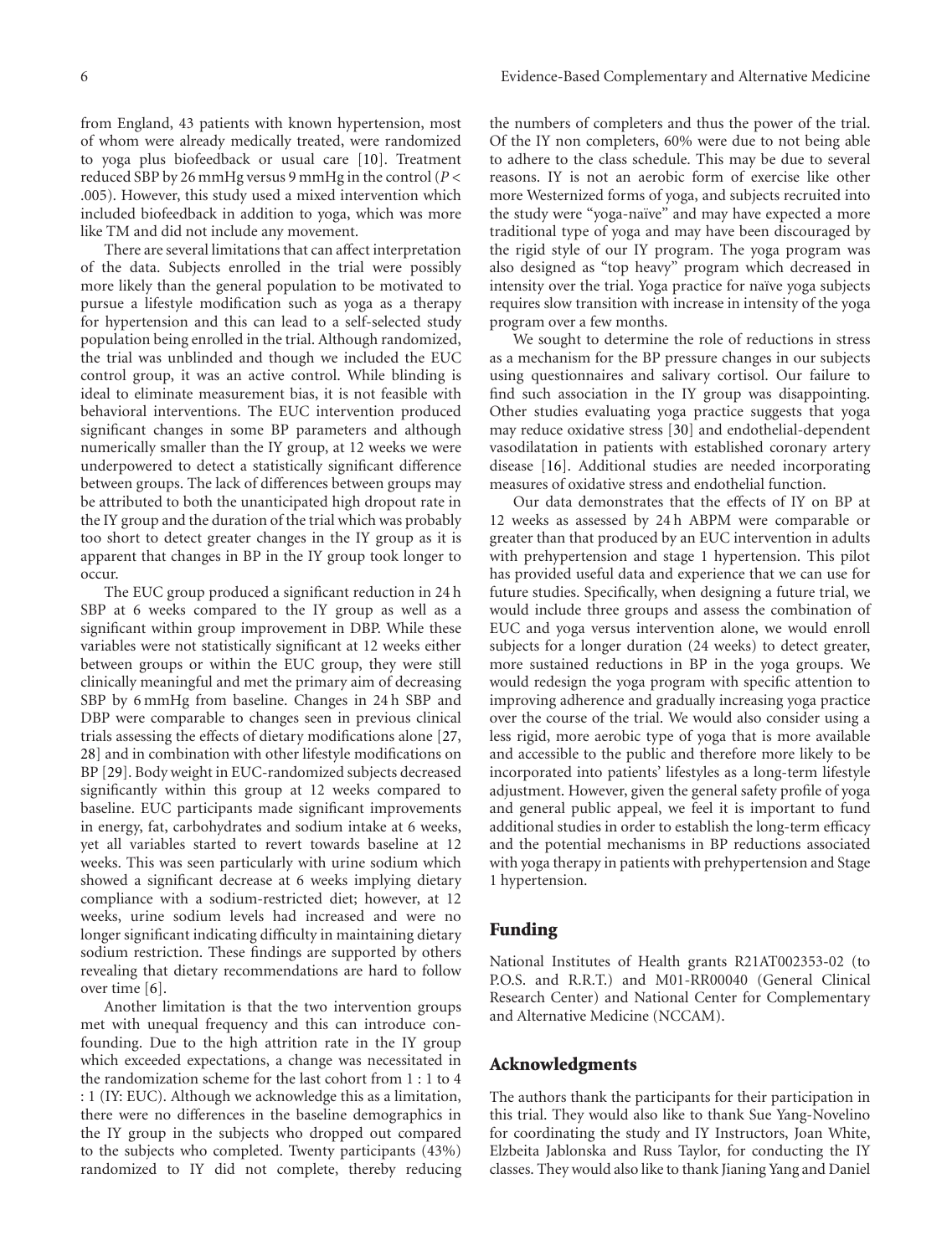Polsky for programming assistance, Lisa Basel-Brown for nutrient analysis and the GCRC nurses for their help with patient care.

#### References

- [1] L. E. Fields, V. L. Burt, J. A. Cutler, J. Hughes, E. J. Roccella, and P. Sorlie, "The burden of adult hypertension in the United States 1999 to 2000: a rising tide," *Hypertension*, vol. 44, no. 4, pp. 398–404, 2004.
- [2] I. Hajjar and T. A. Kotchen, "Trends in prevalence, awareness, treatment, and control of hypertension in the United States, 1988–2000," *Journal of the American Medical Association*, vol. 290, no. 2, pp. 199–206, 2003.
- [3] A. V. Chobanian, G. L. Bakris, H. R. Black et al., "Seventh report of the joint national committee on prevention, detection, evaluation, and treatment of high blood pressure," *Hypertension*, vol. 42, no. 6, pp. 1206–1252, 2003.
- [4] R. S. Vasan, M. G. Larson, E. P. Leip et al., "Impact of highnormal blood pressure on the risk of cardiovascular disease," *The New England Journal of Medicine*, vol. 345, no. 18, pp. 1291–1297, 2001.
- [5] A. V. Chobanian, G. L. Bakris, H. R. Black et al., "The seventh report of the joint national committee on prevention, detection, evaluation, and treatment of high blood pressure: the JNC 7 report," *Journal of the American Medical Association*, vol. 289, no. 19, pp. 2560–2572, 2003.
- [6] V. J. Stevens, E. Obarzanek, N. R. Cook et al., "Long-term weight loss and changes in blood pressure: results of the trials of hypertension prevention, phase II," *Annals of Internal Medicine*, vol. 134, no. 1, pp. 1–11, 2001.
- [7] D. Cohen and R. R. Townsend, "Yoga and hypertension," *The Journal of Clinical Hypertension*, vol. 9, pp. 800–801, 2007.
- [8] A. Damodaran, A. Malathi, N. Patil, N. Shah, S. , and S. Marathe, "Therapeutic potential of yoga practices in modifying cardiovascular risk profile in middle aged men and women," *Journal of Association of Physicians of India*, vol. 50, no. 5, pp. 633–640, 2002.
- [9] R. Murugesan, N. Govindarajulu, and T. K. Bera, "Effect of selected yogic practices on the management of hypertension," *Indian Journal of Physiology and Pharmacology*, vol. 44, no. 2, pp. 207–210, 2000.
- [10] C. Patel, "12-month follow up of yoga and bio feedback in the management of hypertension," *The Lancet*, vol. I, no. 7898, pp. 62–64, 1975.
- [11] C. Lakshmikanthan, R. Alagesan, S. Thanikachalam et al., "Long term effects of yoga on hypertension and/or coronary artery disease," *The Journal of the Association of Physicians of India*, vol. 27, no. 12, pp. 1055–1058, 1979.
- [12] T. H. Tulpule, H. M. Shah, S. J. Shah, and H. K. Haveliwala, "Yogic exercises in the management of ischaemic heart disease," *Indian Heart Journal*, vol. 23, no. 4, pp. 259–264, 1971.
- [13] K. K. Datey, S. N. Deshmukh, C. P. Dalvi, and S. L. Vinekar, ""Shavasan": a yogic exercise in the management of hypertension," *Angiology*, vol. 20, no. 6, pp. 325–333, 1969.
- [14] J. Granath, S. Ingvarsson, U. von Thiele, and U. Lundberg, "Stress management: a randomized study of cognitive behavioural therapy and yoga," *Cognitive Behaviour Therapy*, vol. 35, no. 1, pp. 3–10, 2006.
- [15] L. E. Carlson, M. Speca, P. Faris, and K. D. Patel, "One year pre-post intervention follow-up of psychological, immune,

endocrine and blood pressure outcomes of mindfulnessbased stress reduction (MBSR) in breast and prostate cancer outpatients," *Brain, Behavior, and Immunity*, vol. 21, no. 8, pp. 1038–1049, 2007.

- [16] S. Sivasankaran, S. Pollard-Quintner, R. Sachdeva, J. Pugeda, S. M. Hoq, and S. W. Zarich, "The effect of a six-week program of yoga and meditation on brachial artery reactivity: do psychosocial interventions affect vascular tone?" *Clinical Cardiology*, vol. 29, no. 9, pp. 393–398, 2006.
- [17] E. O'Brien, F. Mee, N. Atkins, and K. O'Malley, "Accuracy of the SpaceLabs 90207 determined by the British Hypertension Society Protocol," *Journal of Hypertension*, vol. 9, no. 6, pp. 573–574, 1991.
- [18] S. Lewington, R. Clarke, N. Qizilbash, R. Peto, and R. Collins, "Age-specific relevance of usual blood pressure to vascular mortality: a meta-analysis of individual data for one million adults in 61 prospective studies," *The Lancet*, vol. 360, no. 9349, pp. 1903–1913, 2002.
- [19] S. Levenstein, M. W. Smith, and G. A. Kaplan, "Psychosocial predictors of hypertension in men and women," *Archives of Internal Medicine*, vol. 161, no. 10, pp. 1341–1346, 2001.
- [20] J. H. Markovitz, K. A. Matthews, W. B. Kannel, J. L. Cobb, and R. B. D'Agostino, "Psychological predictors of hypertension in the Framingham study: is there tension in hypertension?" *Journal of the American Medical Association*, vol. 270, no. 20, pp. 2439–2443, 1993.
- [21] T. Rutledge and B. E. Hogan, "A quantitative review of prospective evidence linking psychological factors with hypertension development," *Psychosomatic Medicine*, vol. 64, no. 5, pp. 758–766, 2002.
- [22] J. D. Spence, P. A. Barnett, W. Linden, V. Ramsden, and P. Taenzer, "Lifestyle modifications to prevent and control hypertension. 7. Recommendations on stress management. Canadian Hypertension Society, Canadian Coalition for High Blood Pressure Prevention and Control, Laboratory Centre for Disease Control at Health Canada, Heart and Stroke Foundation of Canada," *Canadian Medical Association Journal*, vol. 160, no. 9, pp. S46–50, 1999.
- [23] N. A. Khan, B. Hemmelgarn, R. Padwal et al., "The 2007 Canadian Hypertension Education Program recommendations for the management of hypertension: part 2: therapy," *Canadian Journal of Cardiology*, vol. 23, no. 7, pp. 539–550, 2007.
- [24] R. H. Schneider, F. Staggers, C. N. Alexander et al., "A randomized controlled trial of stress reduction for hypertension in older African Americans," *Hypertension*, vol. 26, no. 5, pp. 820–827, 1995.
- [25] R. H. Schneider, C. N. Alexander, F. Staggers et al., "A randomized controlled trial of stress reduction in African Americans treated for hypertension for over one year," *American Journal of Hypertension*, vol. 18, no. 1, pp. 88–98, 2005.
- [26] R. McCaffrey, P. Ruknui, U. Hatthakit, and P. Kasetsomboon, "The effects of yoga on hypertensive persons in Thailand," *Holistic Nursing Practice*, vol. 19, no. 4, pp. 173–180, 2005.
- [27] L. J. Appel, T. J. Moore, E. Obarzanek et al., "A clinical trial of the effects of dietary patterns on blood pressure," *The New England Journal of Medicine*, vol. 336, no. 16, pp. 1117–1124, 1997.
- [28] F. M. Sacks, L. P. Svetkey, W. M. Vollmer et al., "Effects on blood pressure of reduced dietary sodium and the dietary approaches to stop hypertension (DASH) diet," *The New England Journal of Medicine*, vol. 344, no. 1, pp. 3–10, 2001.
- [29] L. J. Appel, C. M. Champagne, D. W. Harsha, L. S. Cooper, E. Obarzanek, P. J. Elmer et al., "Effects of comprehensive lifestyle modification on blood pressure control: main results